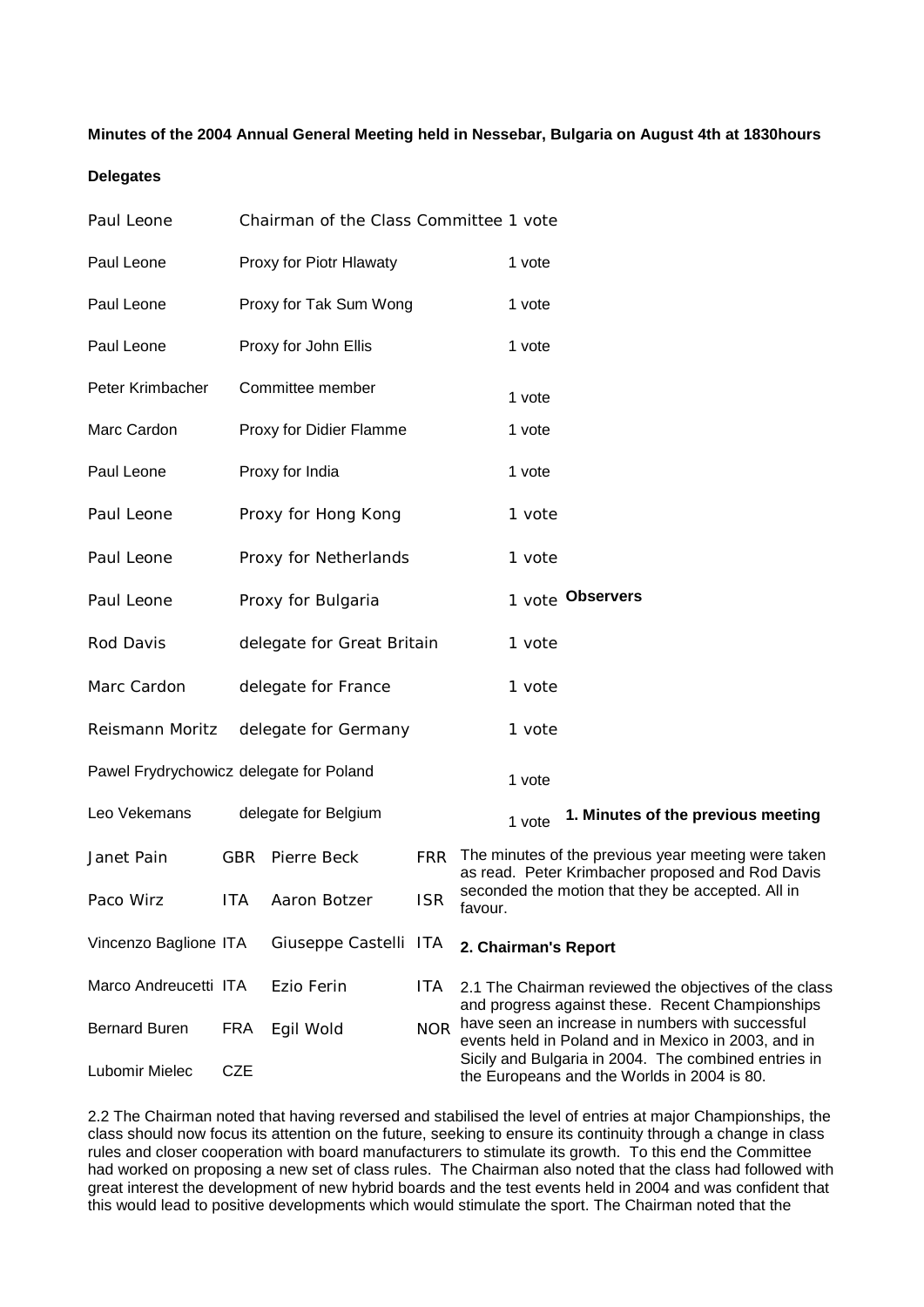philosophy of the Raceboard class should continue to be centred around being an open class with daggerboard, which includes but is not limited to the Olympic board. The class should continue to differentiate itself from the formula class, while evolving to include developments in design to make the equipment more competitive in 4 to 30 knots, more modern, more fun and more appealing. The class should continue to 'reward' tactical abilities, speed and fitness. The Chairman added that should a hybrid board not be selected for the next games, the class will work with manufacturers to develop the new hybrid equipment so that it is ready for potential selection for the 2012 Olympic Regatta. In parallel with these changes, the Raceboard class has also submitted an application to ISAF proposing to manage the Olympic class should one of the hybrid boards with a daggerboard or alternatively another longboard be selected for the 2008 games in China.

## **3. Financial Statements**

3.1 Raceboard class accounts are integrated into the overall accounts for the IWA which also include the income and expenditure of all other member classes.

3.2 Last year saw a revenue of Euro 9000 and an expenditure of Euro 7000 including organisers share of entry fees. The surplus remains with the IWA and is used to support the ongoing work of the class's administration and development.

3.3 Peter Krimbacher proposed and Rod Davis seconded the motion that the accounts presented, previously accepted by the IWA AGM, be accepted. All in favour.

## **4. Class Committee Recommendations & 2004 Regatta programme**

4.1 Proposals to host the 2005 Championships have been received from Goa, India for the World Open Championship (end of April) and Sopot, Poland for the World Masters and European Open Championships (beginning of August). It was agreed unanimously that the class accept the bid from Sopot, subject to confirmation at the MJOD AGM, and that the committee be delegated the authority to select venues for the World Open Championships and possibly a European Masters Championships once further information has been received from potential bidders. The AGM expressed a positive interest in holding a Championship in Goa.

### **5. Class Rule change submission to ISAF**

5.1 The Chairman introduced the proposal for a change in class rules to allow the inclusion of new hybrid boards being developed. He stressed the need to evolve the class as the only board being currently manufactured is the MOD. There was general agreement that some change is required although different views were expressed regarding some of the measurement rules being proposed.

To enable these detailed measurement rules to be finalised in line with the ISAF decision on the 2008 Olympic equipment, the AGM expressed a desire to wait until the ISAF Council makes their decision in November to ensure that the 2005 Raceboard Class Rules are in line with the latest thinking.

After further discussion, the proposed resolution on class rule changes was subject to a friendly amendment that proposed to postpone the decision on the detail changes to the class rules until after the November ISAF conference when the decision on Olympic windsurfing equipment is known. This was proposed by Peter Krimbacher and seconded by Marc Cardon.

The following resolution was unanimously approved:

a) That, although there is general support for the changes in the class rules, a decision on the detail should be postponed until the outcome of the November ISAF meeting is known;

b) That the class rule submission made to ISAF stay in place;

*c) That the final decision on the detail of class rule changes be delegated to the Raceboard Committee who are requested to act once the outcome of the November ISAF conference is known (12 votes for and two against).*